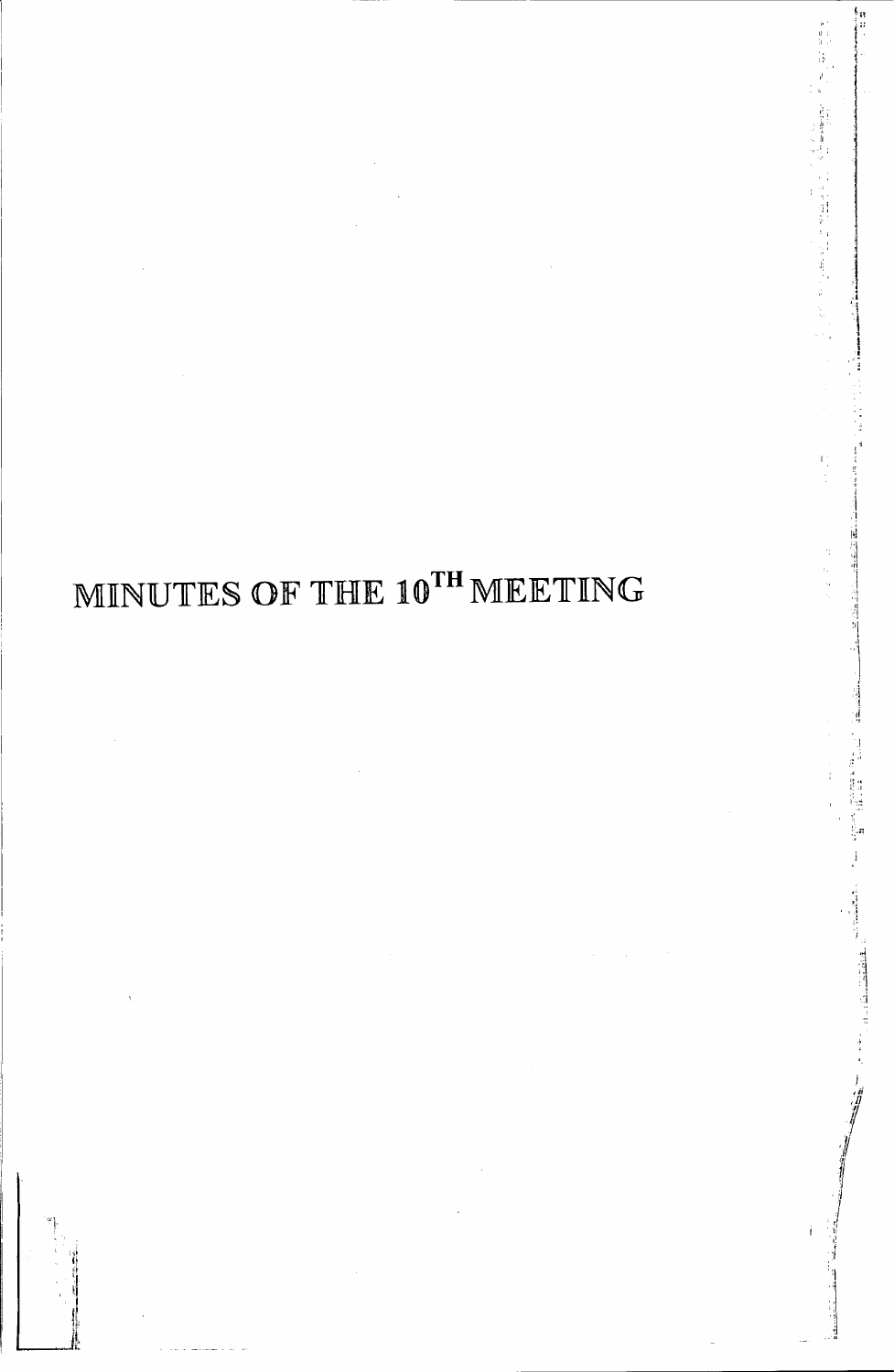MINUTES OF THE MEETING OF THE EXECUTIVE COMMITTEE OF THE BOARD OF GOVFRNORS OF THE HOUSING SCHEME FOR FEDERAL GOVERNMENT EMPLOYEES ON OWNERSHIP BASIS AT ISLAMABAD.

 $\overline{\phantom{a}}$ 

The tenth meeting of the Executive Committee of the Board of Governors for the Housing Scheme for Federal Government Employees on ownership basis in Islamabad was held in the Works Division on the 24th July, 1989.

#### The following attended the meeting :- $2.$

- Mr S A S Ainuddin President  $a$ . in Chair Additional Secretary Incharge Ministry of Housing & Works
- Senior Vice Mr A Rashid K Baloch  $b$ . Joint Secretary (Works) President
- Mr Hameed Akhtar Miazi Member  $c$ . Financial Advisor(Works)
- Mr Mohammad Samiullah Khan Member  $d$ . Joint Secretary Cabinet Division.

#### The following were also in attendance :- $3.$

- Mr Sarshar Ali Malik  $a_{\perp}$ Officer on Special Duty (P&EC) Works Division.
- b. Dr Muhammad Rasool Khan Superintending Engineer Pakistan PMD, Islamabad
- Mr Perviez Akhtar  $c$ . Section Officer Works Division, Islamabad.

The main item on the agenda of the meeting was to 4. give a chance of hearing to those applicants of Category-I and II houses whose declarations were  $\delta$  verified and various discrepancies therein were observed. The following applicants appeared before the Committee and explained/pleaded their cases :-

- Category-I case Mrs Aneesa Farooqi  $a$ . Joint Chief Feenomist Planning & Development Division Islamabad
- Category-I case b. Mr Mashhood A Kureshy Joint Secretary Food & Agriculture Division, Islamabad.

Contd.P/2.

 $\frac{1}{2}$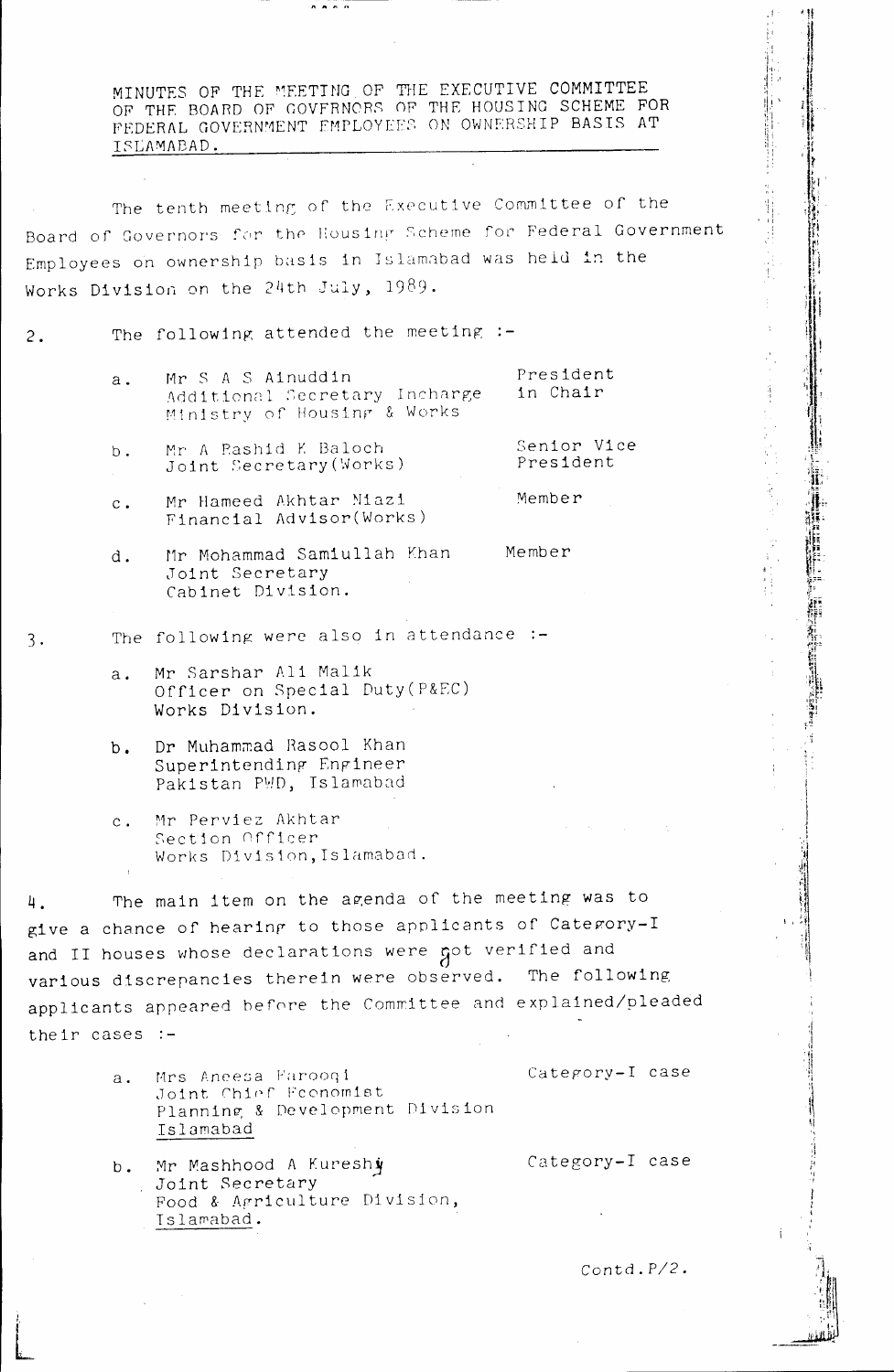c. Major(Retd) Mahmud ul Hassan, Category-II case Assistant Financial Advisor Ministry of Defence(DP Division) Rawalpindi.

. I

, $\mathbf{H}$  ,  $r_{\rm em}$  $\prod_{i=1}^n$  $\frac{1}{2}$ :~; .:=:"

, ,..i

i.

Ξţ.

! ,;\ ':'j  $\ell$  ,  $\frac{1}{2}$ 

> *~'i* '1, ! j

*J*

- d. Mr Fazal Karim Khan Category-II house Deputy Secretary Labour Division, Islamabad
- e. Mr Ghulam Asghar Malik Category-II house
- Deputy Secretary Retd) Establishmerit Division Rawalpindi

### **1.** CASE OF' MRS ANEESA FAROOQI

Mrs Aneesa Farooqi, Joint Chief Economist, Planning and Development Division owns a house at Karachi. She submitted that the said property was not a residential house but is a commercialised building which was being used by a School. She also informed that the said building had been gifted to her son in July 1988 and that the legal formalities to this effect have been completed in April 1989.

### DECISION

The Committee decided that as the house was gifted to her son verbally in July 1988 but not legally transferred before the cut off date i.e. 1.9.1988, the house in effect belonred to her on the said date. The Committee also viewed that the use of house for commercial  $_{\rm{nuroose}}$  was not a convincing argument. She would be given priority-II.

### 2. CASE OF MR MASHWOOD A KURESHY

Mr Mashhood A Kureshy has a plot in Islamabad. He informed that he inadvertently declared that the plot is situated in Islamabad which actually is located in Rawalpindi District.

#### DECISION

The Committee decided that this statement may be got checked/verified as to whether the plot is situated in Islamabad or Rawalpindi District. The Committee also desired to check as to whether or not a house has been constructed thereon. The case may again be put up in the next meeting.

## *3. CASE* OF' MAJOR (RFTD) MAHMUD UL HASSAN

Major Mahmud ul Hassan owns a plot in Islamabad. He submitted that he had purchased the said plot on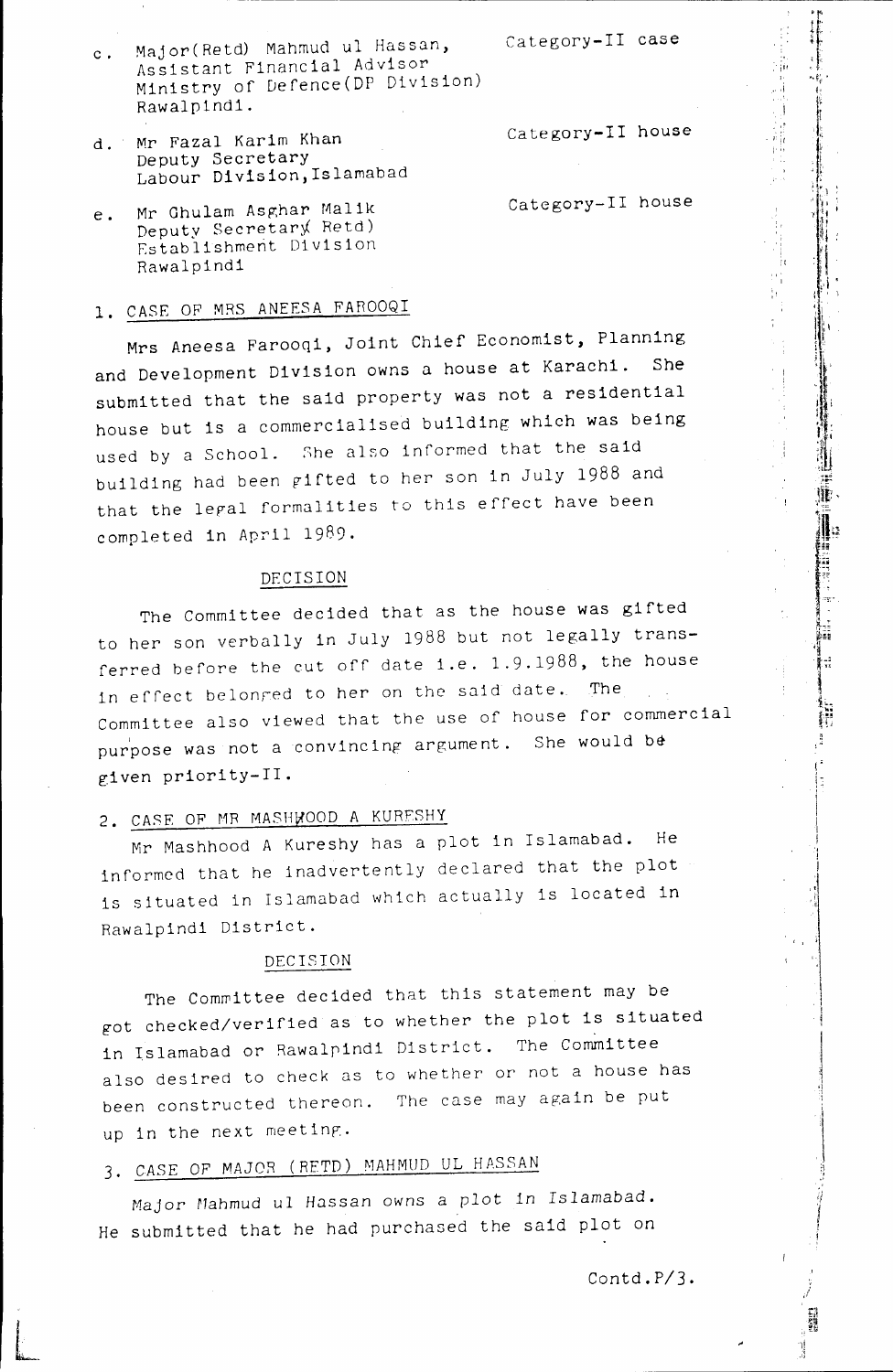behalf of his sister in 1978 but later on the same was disposed off on an open transfer letter.

### DEC IS ION

The Committee decided that the documents produced by him were apparently not genuine. He may be awarded priority-II.

## 4. CASE OF MR FAZAL KAPIM KHAN

Mr Fazal Karim Khan declared two shared houses at Faisalabad in his assets of declaration. He explained that actually the property belonged to his elder brother who expired issueless in 1980. Lateryon his brother's wife claimed that the property belonged to her. Since then the matter 1s in the Court of Law.

### DECISION

The Committee asked Mr Fazal Karim Khan to produce documents showing the actual name of the owner and the proof that there is no other property in his name. The case would then be put up in next meeting.

### 5. CASE OF MR GHULAM ASGHAR MALIK

Mr Ghulam Asghar Malik owns a house at Lahore. He exnlained that actually the property is not a house. He asserted that/it is simply a plot which was declared a house to get exemption from the Lahore Development Authority who has already decJared it a plot and not a house.

### DECISION.

The Committee decided that Mr qhulam Asghar Malik 'may produce documentary evidence that the house has not still been constructed 0n the said plot.

5. The Committee also desired that the following applicants may be asked to appear in the next meeting of the Executive Committee to explain their cases :

- a. Mr I.H Rizvi Deputy SecretAry(Retd) Finance Division, Islamabad.
- b. Mr Abdul Latif  $Joint$  Secretary (Retd) Finance Division, Islamabad.
- c. Mr Rahmatullah Khan Director General Wafaqi Mohtasib Secretariat, Islamabad.

**,'12,'2,'2,'3,'4** 

 $\mathbb{P}^1$  $\frac{1}{\lambda_{\rm{eff}}}$ 

医麻醉 医心室性炎

,'8  $\cdot$   $\cdot$   $\cdot$ 

, ,n ".! .,j , i 11 1  $\cdot \cdot$ 

a  $\bar{1}$ 

Ì.

';.1 ,-

 $\frac{1}{2}$ 

.II

~

, I ' .~

 $\frac{1}{2}$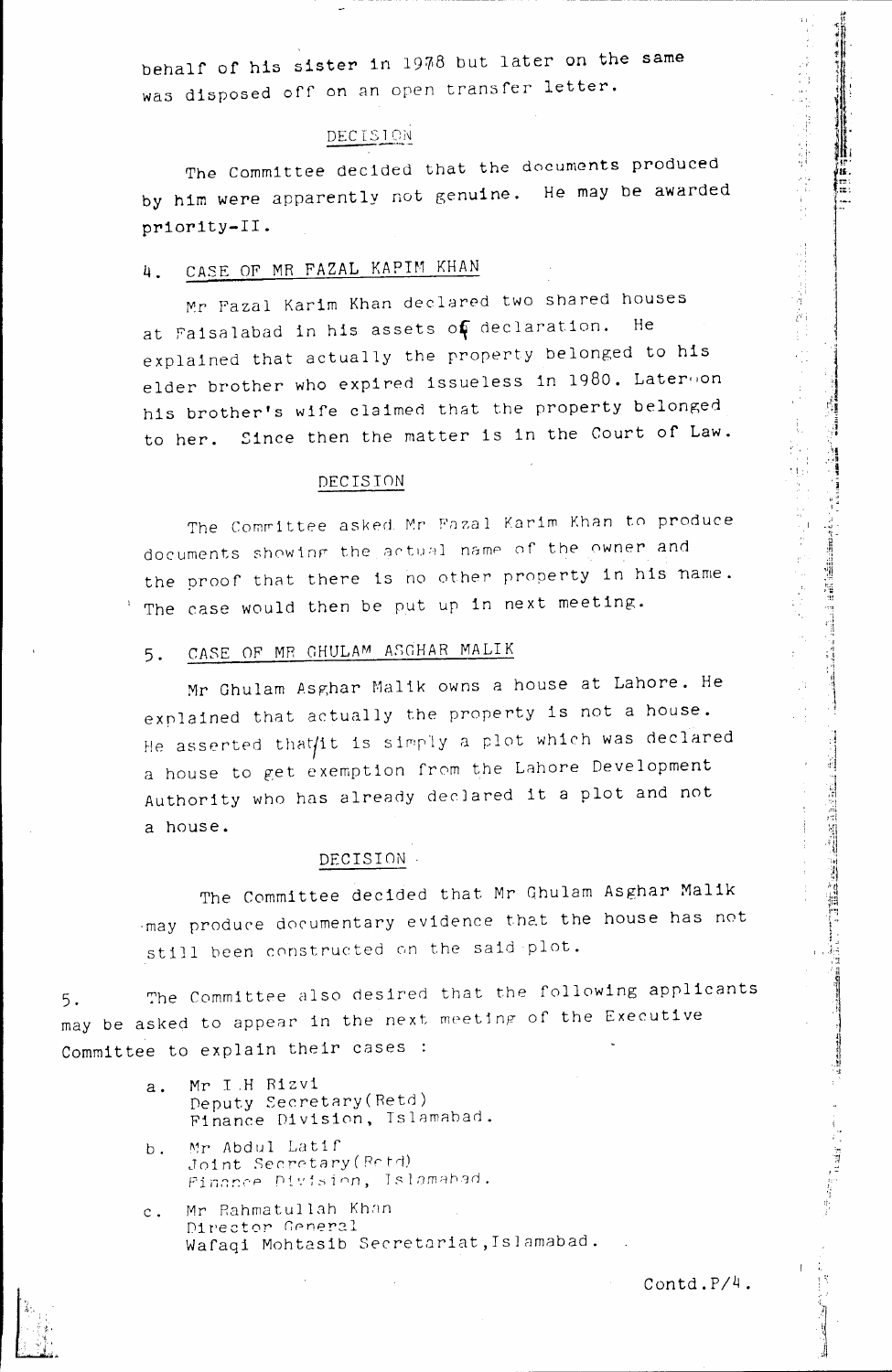The following cases of Category-II applicants were also considered and decisions taken as under :-

 $-\frac{1}{4}$ 

- $\mathbf{I}$ a. Raja Mohammad Akram, Director, Wafaqi Mohtasib Secretariat is not eligible for this scheme as his tenure of being a Federal Government Servant is short of the specified limit.
- $b_{\rm max}$  Mr  $H$  Anshmi, Deputy Secretary, Communication Division, Islamahad owns a half built house at Karachi with asbestos sheet roofing. He may be given priority-II.
- c. Dr Naeem Ahmad Khan, Chairman, PCSIR was serving as a permanent employee of the Pakistan Atomic Energy Commission when he retired. However, keeping in view his long service in Pakistan Mateorological Department, he may be allotted a Category-II house out of the discretionary quota in the second phase.

The Committee considered the cases of those applicants also whose declarations have been verified and decided that the offer letters to the following applicants who had been cleared may be issued :-

cat-II

. I I

, .. ' l' ,

, I'i

 $\cdots$ 

 $\sim$  .11  $\pm$ 1: I <sup>1</sup>1

i~ II

Ii ji  $\mathbf{i}$ 

| a.           | Dr A R Beg<br>Forest Botanist,<br>Pakistan Forest Institute, Peshawar.                                          | $Cat-IT$                      |
|--------------|-----------------------------------------------------------------------------------------------------------------|-------------------------------|
| b.           | Mr Abdul Majeed<br>Admn Officer<br>Pakistan Porest Institute, Peshawar                                          | $Cat-I$                       |
| $c$ .        | Mr M Tahir Saleem<br>Planning & Development Division, Islamabad<br>Chief,                                       |                               |
| d.           | Mr S Zahur Hussain Gillani                                                                                      | $Cat-II$                      |
|              | Section Officer<br>Planning & Development Division, Islamabad.                                                  |                               |
| е.           | Mr Aijaz Akhtar<br>Planning & Development Division, Islamabad.<br>Chief                                         | $Cat-II$                      |
| $\int$ .     | Mr A Z Zaffar Alam<br>Joint Educational Adviser/Director<br>General, Central Bureau of Education,<br>Islamabad. | $Cat-I$<br>$Cat - \mathbf{I}$ |
| $\epsilon$ . | Syed G M Shah<br>Director (Admn)<br>Federal Directorate of Education<br>Islamabad                               | $Cat-IF$                      |
| h.           | Mr Zaheer ud Din Sheikh<br>Headmaster, Federal Government Boys High<br>School No.13, Islamabad.                 |                               |

Contd. $P/5$ .

;i

 $^{\frac{1}{2}}$ 

;\ 11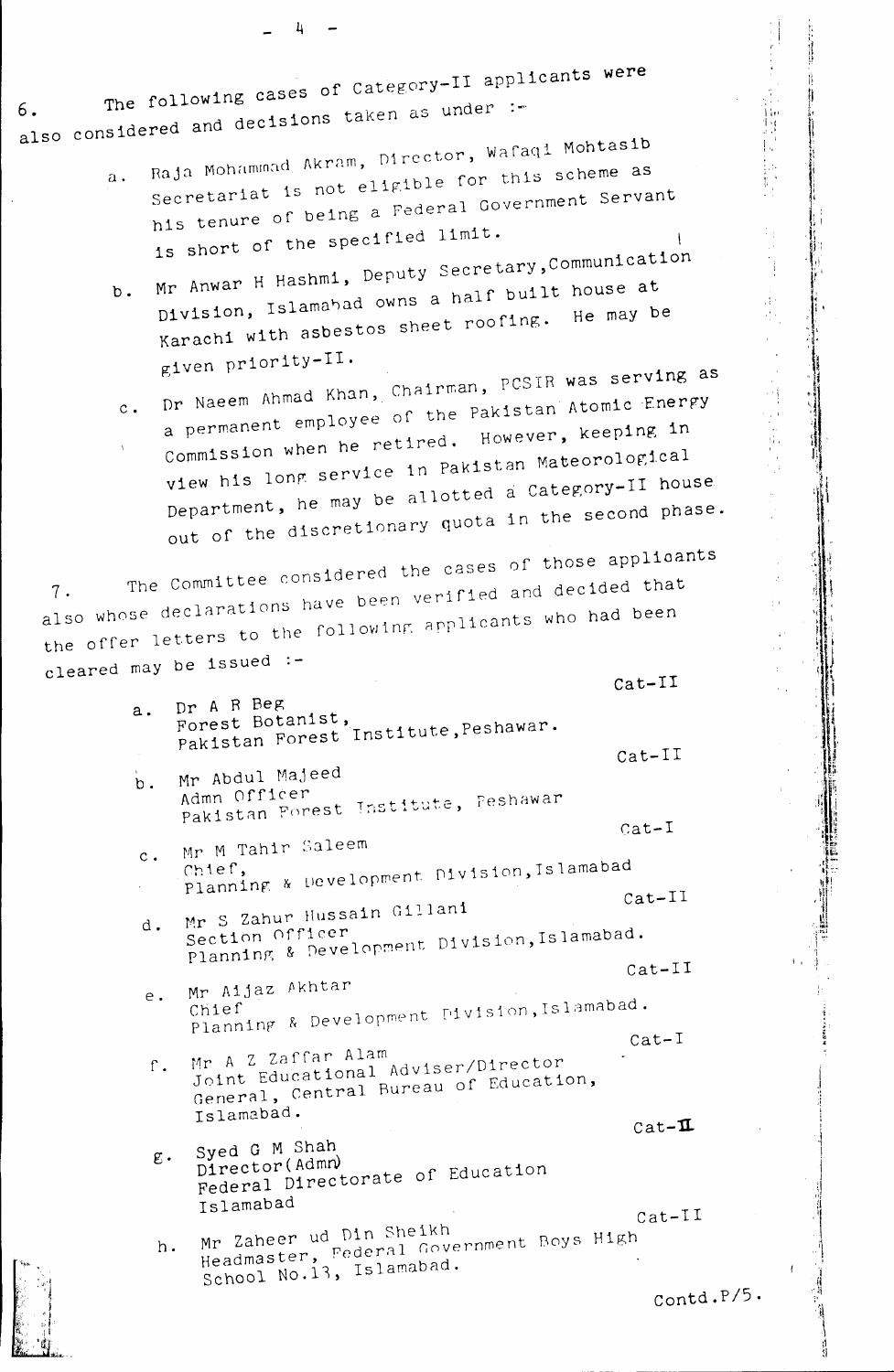| 1.             | Mr Elahi Bakhsh<br>Deputy Director(Retd)<br>Federal Directorate of Education                        | Cat-II                                                                                                                                                                       |
|----------------|-----------------------------------------------------------------------------------------------------|------------------------------------------------------------------------------------------------------------------------------------------------------------------------------|
| $\mathbf{j}$ . | Islamabad.<br>Mr M A Farooqi<br>Head of Department                                                  | $Cat-II$                                                                                                                                                                     |
|                | Federal Government Comprehensive<br>High School G-7/2, Islamabad.<br>Mr Nizamuddin Ahmad,           | $Cat-II$                                                                                                                                                                     |
| k.             | Principal, F.G. Boys Higher<br>Secondary School, Mughal.                                            | $Cat-II$                                                                                                                                                                     |
| $\mathbf 1$ .  | Mr M Siddique $\bullet$ $\cdots$<br>Headmaster, F G Secondary<br>High School Sangjani<br>Gujar Khan |                                                                                                                                                                              |
| $m$ .          | Mr M A Subhani<br>PS to Advisor<br>Ministry of Science & Technology                                 | $Cat-II$                                                                                                                                                                     |
| n.             | Mrs Nargis Nasir<br>Headmistress<br>Federal Government Middle School(CL)<br><b>Islamabad</b>        | $Cat-II$                                                                                                                                                                     |
|                | o. Mrs Noor Jehan<br>Headmistress<br>Federal Government Middle School (Girls)<br>Shah Allah Ditta.  | $Cat-II$                                                                                                                                                                     |
| $p$ .          | Mrs Jamila Hassan,<br>Headmistress<br>F G Girls High School, Nilore                                 | $Cat-II$                                                                                                                                                                     |
| $q$ .          | Mr Amir Alam<br>Headmaster<br>F G Boys Hirher Secondary School Rawat                                | $Cat-II$                                                                                                                                                                     |
|                | THE FOLLOWING APPLICANTS MAY BE GIVEN PRIORITY-II                                                   |                                                                                                                                                                              |
| a.             | Mr S Shaukat Kazmi<br>Joint Chief Economist<br>Planning and Development Division, Islamabad.        |                                                                                                                                                                              |
| b.             | Dr Musarrat Ali Khan<br>Chief<br>Planning and Development Division, Islamabad.                      |                                                                                                                                                                              |
| $c$ .          | Mr Muhammad Hanif<br>Deputy Chief<br>Planning and Development Division, Islamabad.                  |                                                                                                                                                                              |
| d.             | Mr E A Sheikh<br>Ex-Joint Fducational Advisor<br>Ministry of Education, Islamabad.                  |                                                                                                                                                                              |
|                | Prof M H Qureshi<br>e.<br>Deputy Educational Advisor<br>Ministry of Education, Islamabad.           |                                                                                                                                                                              |
|                | Mrs Anwar un Nisa<br>$\mathbf{f}$ .<br>Headmistress<br>F G Primary School No.41, Islamabad.         |                                                                                                                                                                              |
|                |                                                                                                     | $\mathcal{L}^{\mathcal{L}}(\mathcal{L}^{\mathcal{L}})$ and $\mathcal{L}^{\mathcal{L}}(\mathcal{L}^{\mathcal{L}})$ and $\mathcal{L}^{\mathcal{L}}(\mathcal{L}^{\mathcal{L}})$ |

Contd. $P/6$ .

 $\frac{1}{2}$ 

 $\frac{1}{2}$ 

,我们的人们就是一个人的人,我们就是一个人的人,我们就是一个人的人,我们就是我们的人,我们就是我们的人,我们就是一个人的人,我们就是一个人的人,我们就是我们的人,我们就是我们的人,我们的人,我们就是我们的人,我们就是我们的人,我们就是我们的人,我们就是我们的人,我们就是我们的人,我们就是我们的人,我们就是我们的人,我们就是我们的人,我们就是我们的人,我们就是我们的人,我们

n<br>Salam tan

 $\frac{1}{2}$ 

 $\bar{\bar{1}}$ 

 $\frac{1}{2}$ 

 $\cdot$ 

 $\bar{1}$  $\frac{1}{4}$  5

 $\bar{1}$ 

 $\ddot{\phantom{0}}$ 

 $\frac{1}{\sqrt{2}}$ 

 $\bar{\bar{1}}$